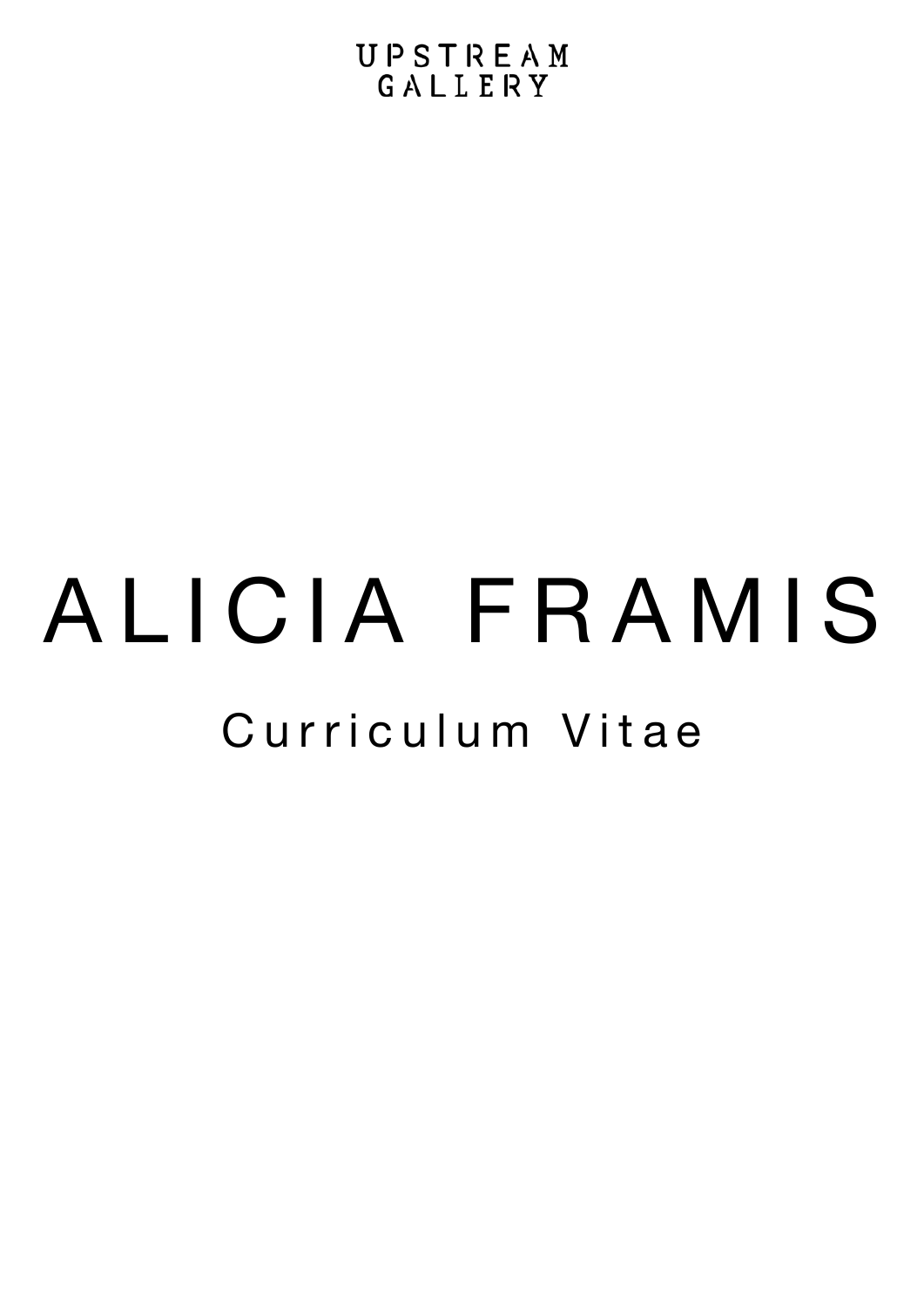# INFORMATION

| Name:          | Alicia Framis                               |                                                                                                                                                                           |
|----------------|---------------------------------------------|---------------------------------------------------------------------------------------------------------------------------------------------------------------------------|
| Website        | www.aliciaframis.com                        |                                                                                                                                                                           |
| Date of Birth: | 1967, Spain                                 |                                                                                                                                                                           |
| Residence:     | Amsterdam, the Netherlands                  |                                                                                                                                                                           |
| Education:     | 1995-1990<br>1990-1993<br>1993<br>1995-1997 | University of Fine Arts Sant Jordi, Barcelona<br>École de Beaux-Arts, Paris<br>MFA Institut Hautes Etudes, Paris<br>MFA Rijksakademie van de Beeldende Kunsten, Amsterdam |

# SOLO EXHIBITIONS (SELECTION)

| 2020 | Sisters Hoop, CAAM - Atlantic Center of Modern Art, Gran Canaria, Spain           |
|------|-----------------------------------------------------------------------------------|
| 2018 | Pabellón de género, sala Alcala 31, Madrid, Spain                                 |
|      | Forbidden Collections, Upstream Gallery, Amsterdam, Netherlands                   |
|      | Lenguajes invisibles, Galeria Juana de Aizpuru, Madrid, Spain                     |
| 2017 | Fearless, Kunsthalle Nürnberg, Germany                                            |
|      | Cartas al Cielo, CCA Kitakhiushu, Japan                                           |
|      | Room of Forbidden Books, Blueproject Foundation, Barcelona, Spain                 |
|      | Century 22, Stedelijk Museum Amsterdam, Netherlands                               |
| 2016 | Everyday Sunshine, Horrach Moya Gallery, Palma de Mallorca, Spain                 |
| 2015 | I'm in the wrong place to be real, 3bisf, Aix-en-Provence, France                 |
| 2014 | Framis in Progress, MUSAC, Leon, Spain                                            |
|      | Forbidden Rooms, Annet Gelink Gallery, Amsterdam                                  |
|      | Framis in Progress, CC Brugge, Belgium                                            |
|      | Chambre des livres Interdites, Picasso Museum, Nice, France                       |
| 2013 | Forbidden Rooms, Habitaciones Prohibidas, Galeria Juana de Aizpuru, Madrid, Spain |
|      | Framis in Progress, Galerie im Taxispalais, Innsbruck, Austria                    |
|      | Framis in Progress, Museum voor Moderne Kunst, Arnhem, Netherlands                |
| 2012 | Cinema Solo, La Frac Haute-Normandie, Rouen, France                               |
|      | Daily Future, Kunstzone Rabobank Utrecht, Netherlands                             |
|      | Barbara Gross Galerie, Munich, Germany                                            |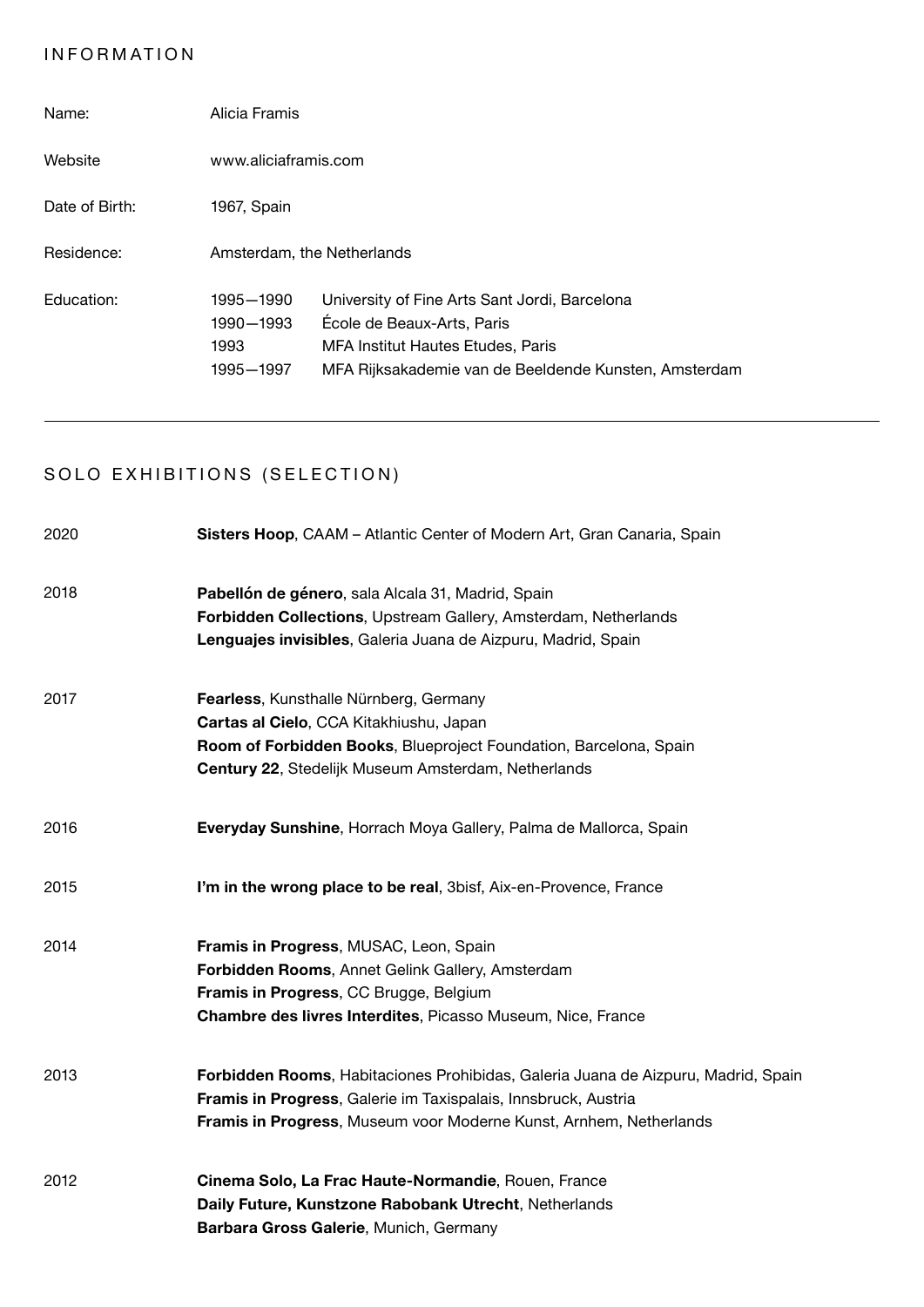| 2011 | Apuntes sobre el cielo, Sala de Exposiciones de la Diputación de Huesca, Huesca, Spain                                                            |
|------|---------------------------------------------------------------------------------------------------------------------------------------------------|
| 2009 | Barbara Gross Galerie; Munich, Germany<br><b>GMG Gallery Moscow, Russia</b>                                                                       |
|      | New Buildings for China Institute Cervantes, Beijing, China                                                                                       |
| 2008 | Guantánamo Museum, Centre d'Art Santa Mónica, curator Montse Badía, Barcelona, Spain<br>Not for Sale (performance), Madrid Abierto, Madrid, Spain |
| 2007 | <b>CHINA WITH LOVE, Annet Gelink Gallery, Amsterdam, Netherlands</b>                                                                              |
| 2006 | Alicia Framis, Duolun Museum of Modern Art, Shanghai, China                                                                                       |
|      | Acciones secretas, Galería Helga de Alvear, Madrid, Spain                                                                                         |
|      | Secret Strike: Archivo momentos, Centro Galego de Arte Contemporáneo CGAC,<br>Santiago de Compostela, Spain                                       |
|      | Partages, Musée d'Art Contemporain de Bordeaux CACP, Bordeaux, France                                                                             |
|      | Secret Strike - Mireille Mosler Ltd., New York City, NY, United States                                                                            |
|      | Alicia Framis - CAPC - Musée d'art contemporain, Bordeaux, France                                                                                 |
| 2004 | anti_dog, Center of Art La Panera, curator Gloria Picazo, Lleida, Spain                                                                           |
| 2003 | Muebles de tiempo, Galería Helga de Alvear, Madrid, Spain                                                                                         |
|      | Anti_dog, Ikon Gallery, Birmingham, England                                                                                                       |
|      | Anti_dog, Dunkers Kulturhus, Helsinborg, Sweden                                                                                                   |
|      | Anti_dog, performance, Reina Sofia, Madrid, Spain                                                                                                 |
|      | Anti_dog, performance, Metronom, Barcelona, Spain                                                                                                 |
| 2002 | Anti_dog, Annet Gelink Gallery, Amsterdam, Netherlands                                                                                            |
|      | Anti_dog, Palais de Tokyo, Paris, France                                                                                                          |
| 2001 | Minibar, Arco, Madrid, Spain                                                                                                                      |
| 2000 | Remix Buildings - Proposals, Pand Paulus, Schiedam, Netherlands                                                                                   |
|      | Remix Buildings, Migros Museum, Zurich, Switzerland<br>Galerie Micheline Szwajcer, Antwerp, Belgium                                               |
| 1999 | Architectura Integrada, Galeria Estrany-de la Mota, Barcelona, Spain                                                                              |
|      |                                                                                                                                                   |
| 1998 | Hijas sin hijas / daughters without daughters, Alicia Framis, Centrum Beeldende Kunst, Dor-<br>drecht, Netherlands                                |
|      | Dreamkeeper, Stedelijk Museum Bureau Amsterdam, Amsterdam, Netherlands                                                                            |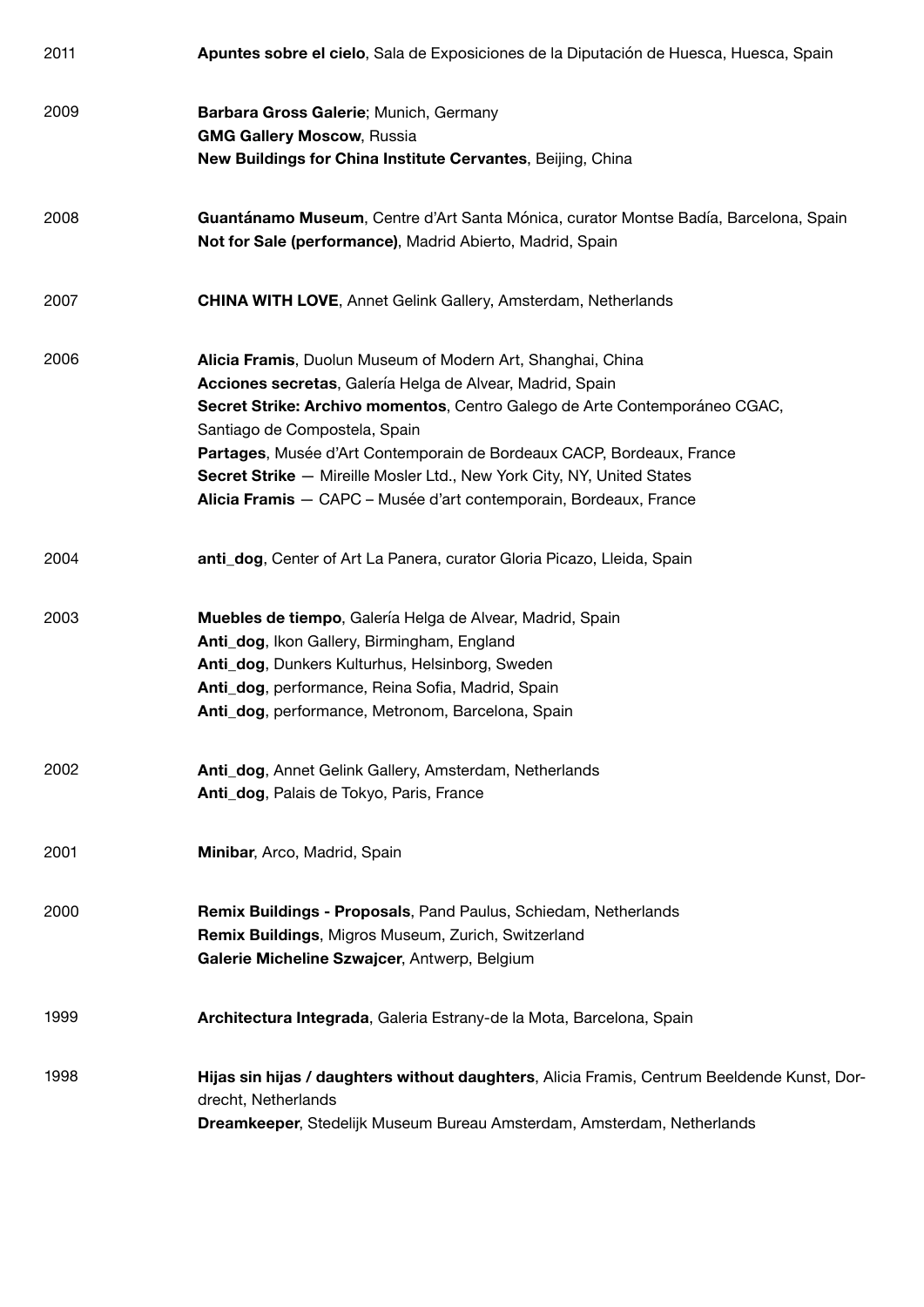# GROUP EXHIBITIONS (SELECTION)

| 2022 | Art Rotterdam 2022, Rotterdam, Netherlands<br>Stedelijk Museum Schiedam, Schiedam, Netherlands                                                                                                                                                                                                                                                                                                                                                                                                                                                                                                      |
|------|-----------------------------------------------------------------------------------------------------------------------------------------------------------------------------------------------------------------------------------------------------------------------------------------------------------------------------------------------------------------------------------------------------------------------------------------------------------------------------------------------------------------------------------------------------------------------------------------------------|
| 2020 | Collection Gallery 2020, National Museum of Modern Art, Kyoto, Japan<br>Montalvo Residency for Arts San Lucas, California, US<br>Risch_Art Project, Munich, Germany<br>Paradise Lost #gender shift, Deutsche Gesellschaft für christliche Kunst, Munich, Germany                                                                                                                                                                                                                                                                                                                                    |
| 2019 | Modest Fashion, Stedelijk Museum, Schiedam, Netherlands<br>Cidade de Cultura, Santiago de Compostella, Spain<br>Street Lights Project, Vienna, Austria<br>Untitled, Barbara Gross Galerie, Munich, Germany                                                                                                                                                                                                                                                                                                                                                                                          |
| 2018 | Het leven van Boeddha, De Nieuwe Kerk, Amsterdam, Netherlands                                                                                                                                                                                                                                                                                                                                                                                                                                                                                                                                       |
| 2017 | Habana, Galeria Juana de Aizpuru, Madrid, Spain<br>6th Thessaloniki Biennale of Contemporary Art, Thessaloniki, Greece                                                                                                                                                                                                                                                                                                                                                                                                                                                                              |
| 2016 | Artefact Festival, STUK Onhaal, Leuven, Belgium<br>Of Magic Carpets and Drones, Marta Herford, Herford, Germany                                                                                                                                                                                                                                                                                                                                                                                                                                                                                     |
| 2015 | Heaven or Hell, Villa Empain, Brussels, Belgium<br>Global Control and Censorship, ZKM, Karlsruhe, Germany<br>Drifting in Daylight, CreativeTime, Central Park, New York, USA<br>When I Give, I Give Myself, Van Gogh Museum, Amsterdam, The Netherlands<br>Room for Forbidden Books, selected for Art Basel, Parcours, Switzerland                                                                                                                                                                                                                                                                  |
| 2014 | Real imaginary futures, Bureau Europe, Maastricht, Netherlands<br>CITIES, NAT LAB, Eindhoven, Netherlands<br>A screaming comes across the sky, Centro Laboral, Gijon, Spain<br>NonMonument, MACBA, Barcelona, Spain                                                                                                                                                                                                                                                                                                                                                                                 |
| 2013 | Dread, Museum de Hallen Haarlem, curator Juha Zwelfde, Haarlem, Netherlands<br>Tolerance, Chambre d'Amies, curator Siebbe Trentto, Amsterdam, Netherlands<br>Habitat, Museum Serralves, Porto, Portugal<br><b>COLLECTION ON DISPLAY, Migros Museum, Zürich, Switzerland</b><br><b>Shift, Het Nieuwe Instituut, Rotterdam, Netherlands</b><br>Full Printed - Printing Objects, Museum für Gestaltung Zürich, Switzerland                                                                                                                                                                             |
| 2012 | Somnio Film Festival, Alkmaar, Netherlands<br>Anti_dog (Palma de Mallorca), Es Baluard, Palma de Mallorca, Spain<br>L'amour à mort, FRAC Corse, Corte, France<br><b>Cartas al Cielo, Amstelpark Amsterdam (supported by Stadsdeel Zuid), Netherlands</b><br>Through an open window, Institute Neerlandais, Paris, France<br>Genealogías feministas en el arte español: 1960-2010, MUSAC, Léon, Spain<br>The Ideal Place, NEST Den Haag, Netherlands<br><b>Screening of Lost Astronaut</b> (the project re.act.feminism #2- a performing archive) at Galerija<br>Miroslav Kraljević, Zagreb, Croatia |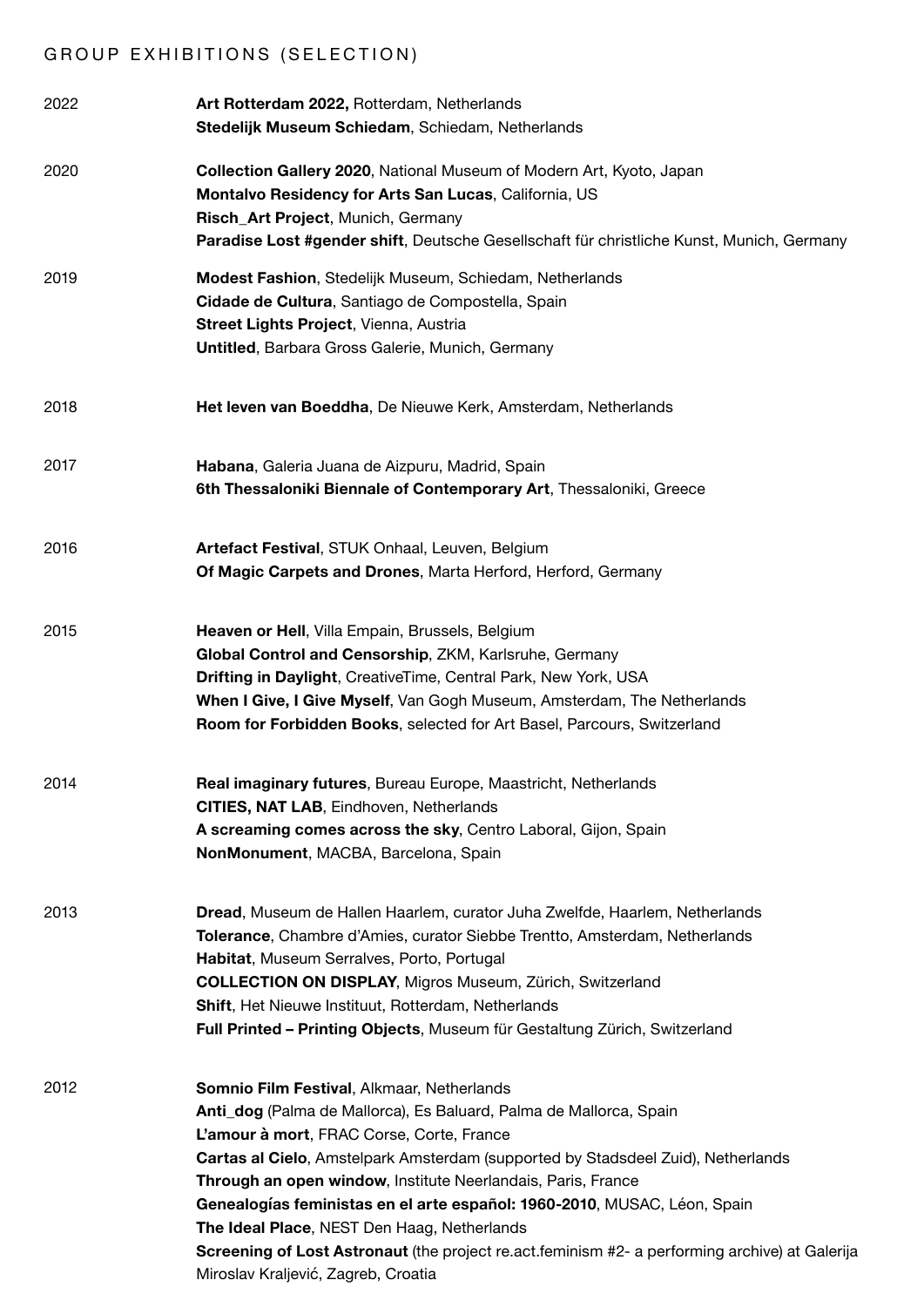|      | <b>Screening of Lost Astronaut</b> (the project re.act.feminism #2- a performing archive)                                                        |
|------|--------------------------------------------------------------------------------------------------------------------------------------------------|
|      | at Instytut Sztuki Wyspa, Gdansk, Poland                                                                                                         |
|      | Screening of Lost Astronaut (the project re.act.feminism #2- a performing archive)                                                               |
|      | at Fundació Antoni Tàpies, Barcelona, Spain                                                                                                      |
|      | <b>Screening of Lost Astronaut</b> (the project re.act.feminism #2- a performing archive)                                                        |
|      | at Akademie der Künste, Berlin, Germany                                                                                                          |
| 2011 | Imagine Being There, Kunstzone Rabobank Utrecht, Netherlands                                                                                     |
|      | Moonlife Concept Store, Amsterdam, Netherlands                                                                                                   |
|      | Medianoche en la ciudad, ARTIUM Centro-Museo Vasco de Arte Contemporáneo,                                                                        |
|      | Vitoria-Gasteiz, Spain                                                                                                                           |
|      | Screening of Lost Astronaut (the project re.act.feminism #2- a performing archive) at Centro                                                     |
|      | Cultural Montehermoso, Vitoria-Gasteiz, Spain                                                                                                    |
| 2010 | Aware: Art Fashion Identity Exhibition, Royal Academy of the Arts, GSK Contemporary,                                                             |
|      | London, England                                                                                                                                  |
|      | Drafts Establishing Future, Flux/S Eindhoven, Netherlands                                                                                        |
|      | De Nederlandse identiteit? Museum De Paviljoens, Almere, Netherlands                                                                             |
|      | C.O.N.T.R.A.V.I.O.L.E.N.C.I.A.S. Koldo Mitxelena Kulturunea, San Sebastian, Gipuzkoa, Spain                                                      |
|      | Secret Strikes, Sprengel Museum, Hannover, Germany                                                                                               |
|      | Double infinity, Dutch Cultural Center, Shanghai, China                                                                                          |
|      | Performance Video, Centre Pompidou, Paris, France                                                                                                |
| 2009 | Ball Park, Galería Estrany de la Mota, Barcelona, Spain                                                                                          |
|      | Looking from the Outside, ArtAids, Barcelona, Spain                                                                                              |
|      | Minimal Histories, Galleri Box and Institute Cervantes, Göteborg, Sweden                                                                         |
|      | Moscow Biennale, Moscow, Russia                                                                                                                  |
|      | Def drafts establishing future, ABC Art Berlin Contemporary, Berlin, Germany                                                                     |
|      | Is this Spain? Saint Pancras Crypt Gallery, London, UK                                                                                           |
|      | Utopía? - Art and Human Rights, Addaya Centre d'Art Contemporani, Mallorca, Spain<br>Auto, Sueño y Materia, Laboral Centro de Arte, Gijón, Spain |
|      | <b>Estuary biennale, Nantes, France</b>                                                                                                          |
|      | Contraseñas, Montehermoso Cultural Centre of Vitoria-Gasteiz, Spain                                                                              |
|      | The Show must go on, GMG Gallery, Moscow, Russia                                                                                                 |
|      | Mi Vida. From Heaven to Hell. Life experiences in art from Musac Collection, Mücsarnok                                                           |
|      | Kunsthalle, Budapest, Hungrary                                                                                                                   |
|      | Una fábrica, una máquina, un cuerpo Arqueología espacios industriales, La Panera,<br>Lleida, Spain                                               |
|      | <b>URBANEA, Fundació Es Convent, Mallorca, Spain</b>                                                                                             |
|      | 200 years Prix de Rome, Kunsthal Rotterdam, Netherlands                                                                                          |
|      | <b>Performa 09, New York City, NY, United States</b>                                                                                             |
|      | Auto. Sueño y materia, CA2M Centro de Arte Dos de Mayo, Móstoles, Spain                                                                          |
|      | 25 OBRAS, 17 ARTISTAS, 4 RELATOS, Centre d'Art la Panera, Lleida, Spain                                                                          |
|      | Holland Experience!, Art Center Nabi, Seoul, South Korea                                                                                         |
|      | Inventari, Galería Estrany, De La Mota, Barcelona, Spain                                                                                         |
|      | Nuevas Historias. A New View of Spanish Photography, Stenersenmuseet, Oslo, Norway                                                               |
| 2008 | Zonas de Riesgo, Caixa Forum, curator Ninfa Bisbe, Barcelona, Spain                                                                              |
|      | Rencontres Internationales, Centre Pompidou, Paris, France                                                                                       |
|      | "Wouldn't it be nice wishful thinking in art and design", Somerset House, London, England                                                        |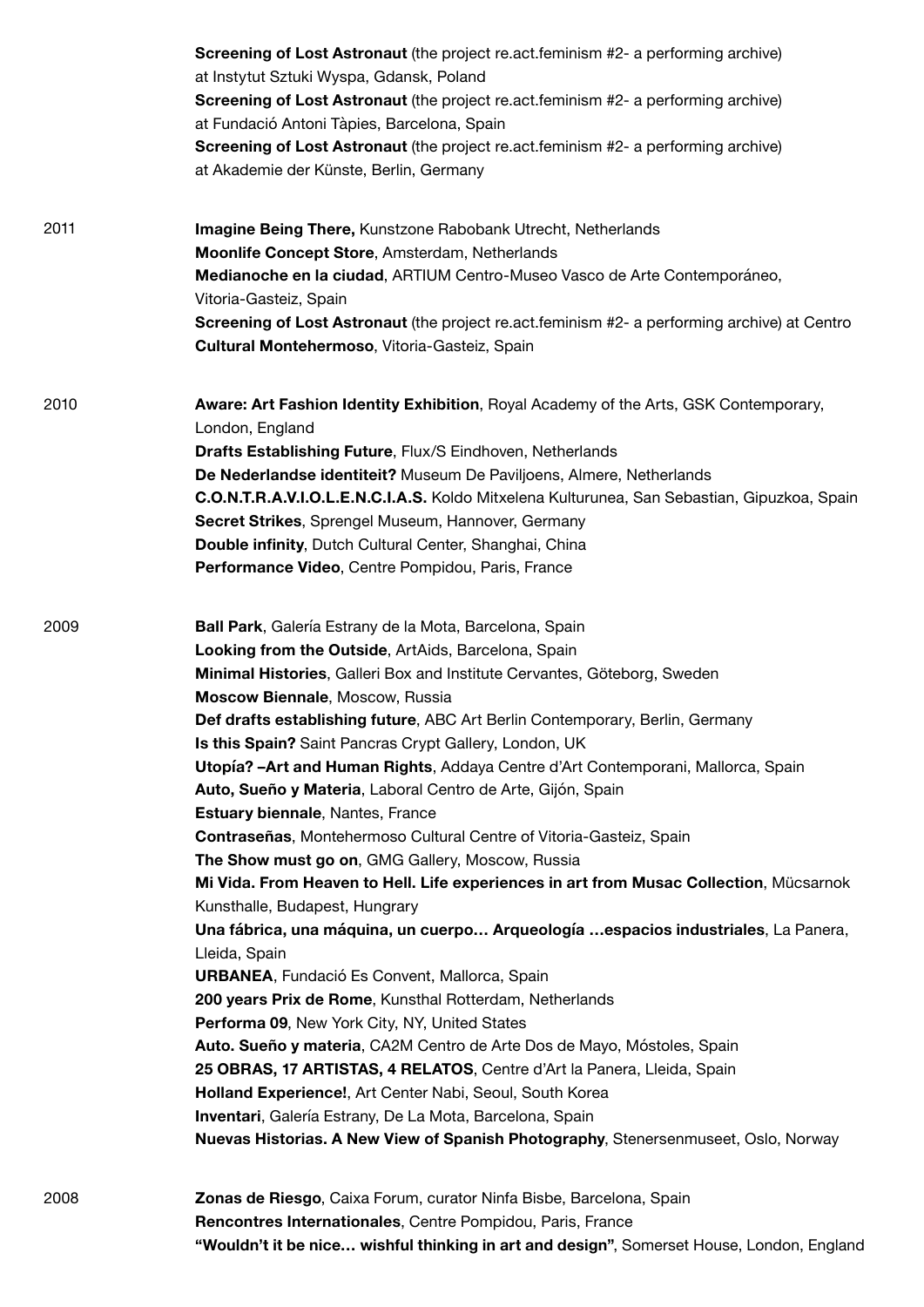|      | Risque d'attente, Galerija Karas, Zagreb, Croatia<br>Extraordinary rendition, Galería Helga de Alvear, Madrid, Spain<br>Imágenes a pie de calle, Festival Loop, curator Neus Miró, Barcelona, Spain<br>"Wouldn't it be nicewishful thinking in art and design", Museum für Gestaltung, Zurich,<br>Switzerland<br>Locked-In, Images of Humanity in the Age of Intrusion, Casino de Luxembourg Forum d'art<br>contemporain, Luxemburg<br>Everywhere is War (and rumours of War), Bodhi Art Gallery, New Delhi, India<br>Mondo e Terra, La collezione del Frac Corsica, Museum d'Arte di Nuoro, Nuoro, Italy                                                                                                                                                                                                                                                                                                                                                                                                                                                                                                                                                                                                                                                                                                          |
|------|--------------------------------------------------------------------------------------------------------------------------------------------------------------------------------------------------------------------------------------------------------------------------------------------------------------------------------------------------------------------------------------------------------------------------------------------------------------------------------------------------------------------------------------------------------------------------------------------------------------------------------------------------------------------------------------------------------------------------------------------------------------------------------------------------------------------------------------------------------------------------------------------------------------------------------------------------------------------------------------------------------------------------------------------------------------------------------------------------------------------------------------------------------------------------------------------------------------------------------------------------------------------------------------------------------------------|
| 2007 | Pensa-Piensa-Think, Centro de Arte Santa Mónica, Barcelona, Spain<br>Artist Pention Trust, Today Art Museum, curator Dan Cameron, Beijing, China<br>Montevideo program: Acciona, Observatori-festival, Valencia, Spain<br>After the News, BankART1929, Yokohama, Japan<br>MOCA Museum, Shanghai, China<br><b>Entreprise du lieu, POMMERY, curator Daniel Buren, Reims, France</b><br>Would be so nice, Centre of Art Contemporaine, Genève, Switzerland<br>Rightfully Yours, Justina M Barnicke Gallery, University of Toronto, Toronto, Ontario, Canada<br>Existencias, Musac – Museo de Arte Contemporáneo de Castilla y León, Léon, Spain<br>Background IV, Galería Horrach Moyà, Palma de Mallorca, Spain<br>Pattern Language: Clothing as Communicator, Paul and Lulu Hilliard University Art Museum,<br>Lafayette, Indiana, United States<br>Colección de Arte Contemporáneo 3 del Ayuntamiento de Lleida, Centre d'Art la Panera,<br>Lleida, Spain                                                                                                                                                                                                                                                                                                                                                          |
| 2006 | <b>Big City Lab, Art Forum Berlin, curator Friederike Nymphius, Berlin, Germany</b><br>On Mobility, CAC, Vilnius, Lithuania<br>59, Festival Internazionale del Film Locarno, Locarno, Switzerland<br>Dresscode, Historisches und Voelkerkundemuseum (Borrower), St. Gallen, Switzerland<br>Femmes d'Europe, Saint-Tropez, France<br>Alicia Framis. 8 de junio, las modelos libran. A Life in a Bag, Loewe 160 Years Anniversary,<br>Círculo de Bellas Artes, Madrid, Spain<br>Fusión, MUSAC, León, Spain<br>INVIDEO, Milan, Italy<br>FASHION VICTIM, CRAC, Alsace, France<br><b>FASHIONS, Center of Contemporary Art in Leipzig, Germany</b><br>Secret Strike Tate Modern, Art Unlimited, Art 38 Basel, Basel, Switzerland<br>Architecture au Corps, Galerie Anton Weller, Paris, France<br>Pattern Language: Clothing as Communicator, Frederick R. Weisman Art Museum, Minneapo-<br>lis, MN, United States<br>Pattern Language: Clothing as Communicator, Art Museum at U.C. Santa Barbara, Santa<br>Barbara, CA, United States<br>Pattern Language: Clothing as Communicator, Krannert Art Museum, Champaign, IL, United<br><b>States</b><br>Dormir, rêver et autres nuits, CAPC Musée d'art contemporain, Bordeaux, France<br>Paisaje del arte latinoamericano actual, Instituto Cervantes Milan, Milan, Italy |
| 2005 | Actions Tour, curator Juan Antonio Álvarez Reyes, San Vicente, Pollença, Palma de Mallorca,<br>Spain<br>Museo Universitario Contemporáneo de Arte, Universidad Nacional Autónoma de México,<br>Mexico City, Mexico                                                                                                                                                                                                                                                                                                                                                                                                                                                                                                                                                                                                                                                                                                                                                                                                                                                                                                                                                                                                                                                                                                 |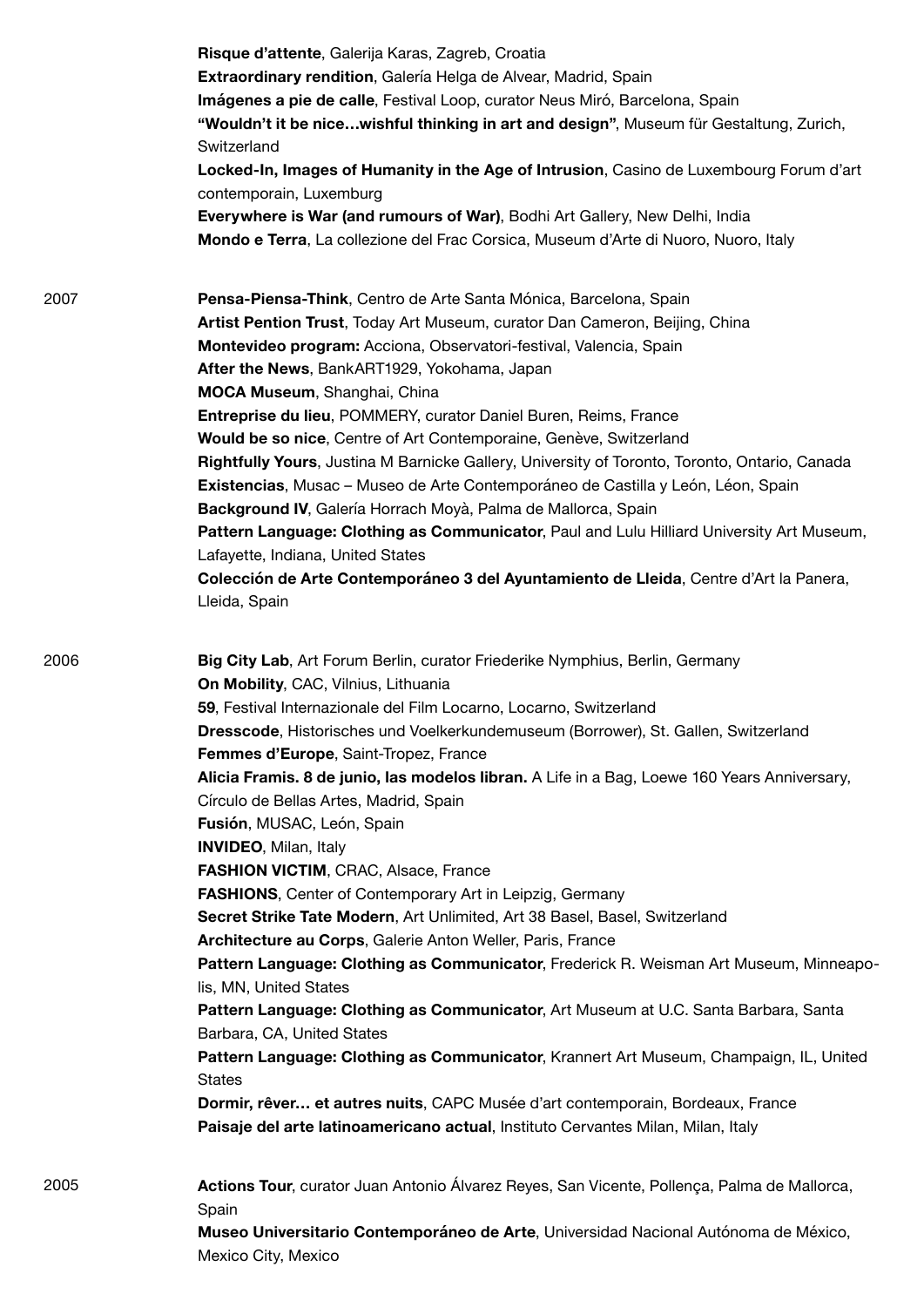**No lo llames performance**, Museo del Barrio, New York, United States **Hors d'ooeuvre: ordres et desordres de la noriture**, CAPC, Bordeaux, France **Hit and Run**, Istanbul, Turkey **Dream Island**, Riga, Lettonia, Latvia **Video-shop**, Zaragoza, Spain **Fashination**, Moderna Museet, Stockholm, Sweden **Bodytalk**, Beelden aan Zee, curator Anne Berk, The Hague, Netherlands **Brave New World**, Ileana Tounta Contemporary Art Centre, Athens, Greece **'Fuckin' Trendy**, Kunsthalle Nuremberg, curator Ellen Seiferman, Nuremberg, Germany **The violence of the tone**, W139, curator Anders Kreuger, Amsterdam, Netherlands **Women video artists**, UNESCO, Paris, France **We are the world**, Museum Boijmas, Rotterdam, Netherlands **Utopia Station**, curator Hans Ulrich Obrist, Napoli, Italy **Utopia Station**, curator Hans Ulrich Obrist, Munich, Germany **Revolving Doors**, Fundacion Telefonica, curator Montse Badia, Madrid, Spain **No lo llames performances**, Centro Andaluz Art Contemporaneo, Sevilla, Spain **We are the world**, Venice Biennale Dutch Pavilion, curator Rein Wolf, Venice, Italy **Fantastic**, MassMoca, curator Nato Thompson, Massachusetts, USA **Anti\_dog**, Rituals, Berlin, Germany **Pequenas politicas**, EAC, Castellon, Spain **Utopia Station**, Venice Biennale, curators Hans Ulrich Obrist, Rirkrit Tiravanija, Molly Nesbitt, Italy **Kidea**, Tuscia Electra, Florence, Italy **Armour**, curator Lidewij Edelkoort, Fort Asperen, Netherlands **No lo llames performances**, Museum Reina Sofia, Madrid, Spain 2004 2003 **Contemporary Visions**, Photographs and videos from the Collection Helga de Alvear Oulu City Art Museum, Oulu, Finland **Carrera de Fondo**, Santa Inés Exposition Gallery, curator Margarita Aizpuru. (Cat.) Sevilla, Spain **Bodytalk**, Museum Beelden aan Zee, El Cheveningen, Netherlands **Pattern Language**; Krannert Art Museum, University of Illinois, Urbana; Santa Barbara Museum of Art, University of California; Weisman Art Museum, University of Minnesota, Minneapolis, Minnesota, United States **Dreaming Bodies**, Asahi Art Square, Tokyo, Japan **Express yourself**, Kunsthaus Dresden, Dresden, Germany **Super**, Biennial of Belgium, Hasselt, Belgium **On Mobility**, De Appel, Amsterdam, Netherlands **Fascination**, Museum of Modern Art, Stockholm, Sweden **Express yourself**, Kunsthaus Dresden, Germany **Pattern Language**, Southeastern Center for Contemporary Art, Winston-Salem, NC, United **States Pattern Language**, Tufts Univeristy Art Gallery, Medford, MA, United States **Super**, Bienal of Belgium, Hasselt, Belgium **Fascination**, Museum Dusseldorf, Germany **Fascination**, Museum in Bradford, Germany **Projects Centre D'Art Santa Monica**, curator Montse Badia, Barcelona, Spain **Montevergini**, Galleria Civica d'arte contemporanea di Siracusa, Siracusa, Italy **Frac Languedoc-Roussillon**, curator Ami Barak, Montpellier, France **Catalan International Artists Palau Sorajec**, curator Josep Miquel Garcia, Mallorca, Spain 2002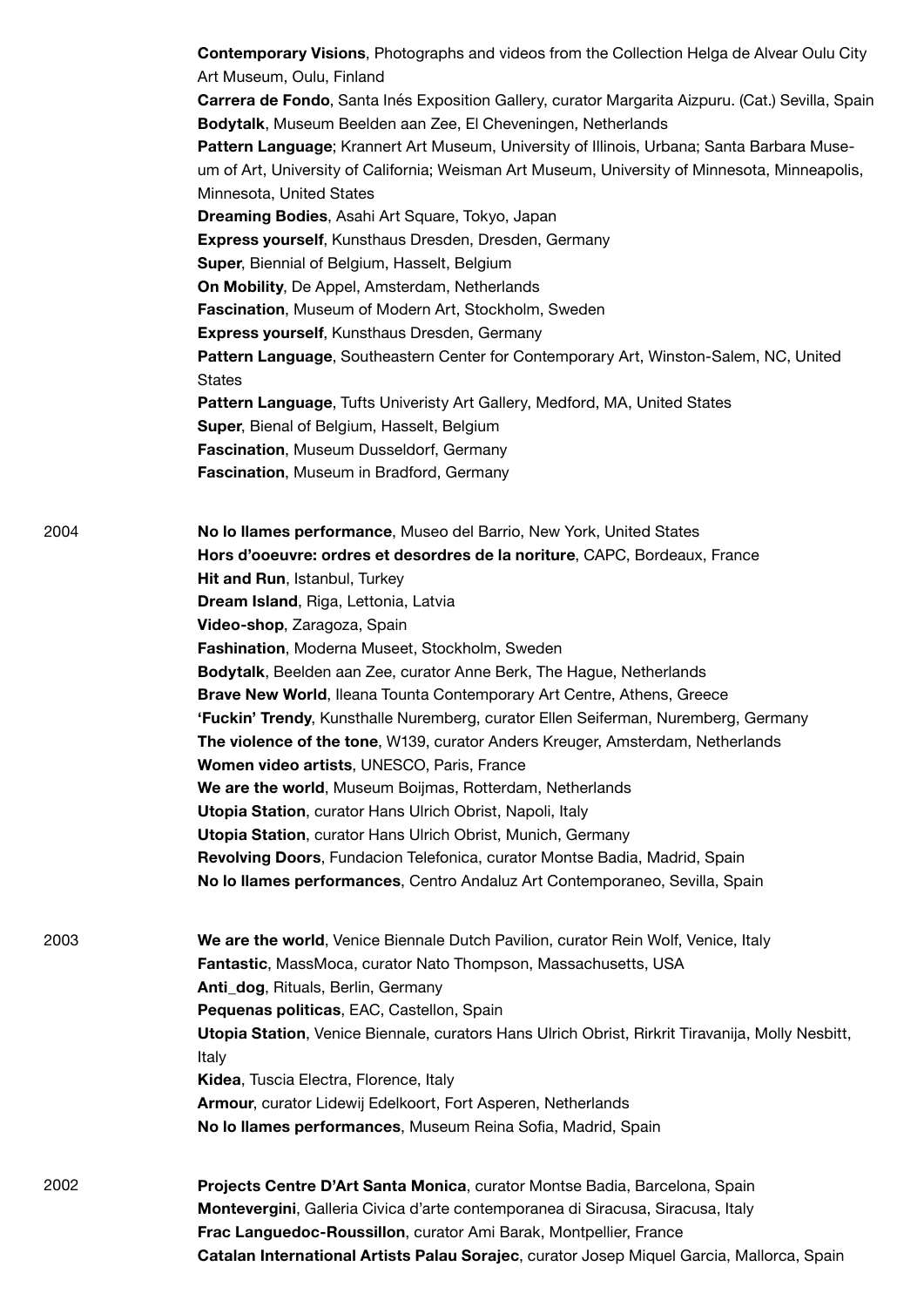|      | <b>Museum Dhondt – Dhaenens</b> , curator Edith Doove, Deurle, Belgium                                                                                                                                                                                                                                                                                                                                                                                                                                                                                                                                                                                                                                                                                                                                                                                                                                                                   |
|------|------------------------------------------------------------------------------------------------------------------------------------------------------------------------------------------------------------------------------------------------------------------------------------------------------------------------------------------------------------------------------------------------------------------------------------------------------------------------------------------------------------------------------------------------------------------------------------------------------------------------------------------------------------------------------------------------------------------------------------------------------------------------------------------------------------------------------------------------------------------------------------------------------------------------------------------|
| 2001 | 2nd Berlin Biennale, curator Saskia Bos, Berlin, Germany<br>Sonsbeek 9: Locus/Focus, curator Jan Hoet, Arnhem, Netherlands<br>Squatters, Fundacion Serralves, Porto, Portugal<br>Triennale Yokohama, curator Nabuo Nakamura, Japan<br>Artline 5: Interaktionen Natur & Architektur, curator Jan Hoet, Borken, Germany<br>Silhouettes and Shadow, Fundament Foundation, Tilburg, Netherlands<br>Demonstration Room: Ideal House, The Big Show, NICC, Antwerp, Belgium<br>Vostestaqui, Palau de la Virreina, curator Chus Martinez, Barcelona, Spain<br>Parasites, Stork area, SKOR/AFK Amsterdam, Netherlands                                                                                                                                                                                                                                                                                                                             |
| 2000 | Loneliness in the City/Einsamkeit in der Stad -Inventions against Loneliness, Zurich, Swit-<br>zerland<br>Loneliness in the City/Yksinnaisyys Kaupungissa-World record of Contact, Helsinki, Finland<br>Loneliness in the City/Soledad en la cuidad- Remix, MACBA, Barcelona, Spain<br>Over the Edges, SMAK, curator Jan Hoet, Ghent, Belgium<br>I made a list of things I'm going to do:  Plan B, De Appel, Amsterdam, Netherlands<br>Etats des lieux # 1, Nicolas Bourriaud, Fribourg, Switzerland<br>Domestic Loneliness, a project by Alicia Framis with Stefan Banz, Otto Berchem, Fortuyn / O'-<br>Brien, Una Henry, Johannes Schwartz, Annet Gelink Gallery, Amsterdam, Netherlands<br>Zona F, EACC, Castellon, Spain<br>Miradas indiscretas, fundacion la Caixa, Barcelona, Spain<br>Living Apart Together, Caixa, Barcelona, Spain<br><b>Ideas for living, ACHK-de Paviljoens, curator Janwillem Poels, Almere, Netherlands</b> |
| 1999 | Indoor, with a.o. Jimmie Durham, Musée Art Contemporain, Lyon, France<br><b>EXTRAetORDINAIRE Le printemps de Cahors</b> , 9e édition, Cahors, France<br>Loneliness in the City/ Einsamkeit in der Stadt- Der Paradies so nah, Museum Abteiberg<br>Mönchengladbach, Germany<br>Loneliness in the City/Eenzaamheid in de stad- LOCO, CBK Dordrecht, The Netherlands<br>12e mois de l'Image de Dieppe, dualité, Hotel de Ville de Dieppe, France<br>Sympathikus, Einblicke in das vegetative Nervensystem der Kunst von heute, Museum<br>Abteiberg, Mönchengladbach, Germany<br>Go Away, Artists and Travel, curated by final year students on the Royal College of Art's MA in<br>Visual Arts Administration, Royal College of Art, London, Great Brittain<br>Private Room, Public Space, ACHK De Paviljoens, Almere, Netherlands                                                                                                          |
| 1998 | Pictures for the Blue Room, Vigeland Museum, Oslo, Norway<br>Projetto indoor, work in progress, Zerynthia, Centro Civico per l'Arte Contemporanea, Spain<br>La Grancia, Serre di Rapolano, Italy<br>La terre est ronde, nouvelle narration, Musée Départemental de Rochechouart, Haute Vienne,<br>France<br>Manifesta II, Luxemburg<br>Irony, Museum für Gegenwartkunst, Zürich, Switzerland<br>Self - Portraits, Galerie Tanya Rumpff, Haarlem, Netherlands and Galerie Micheline Szwajcer,<br>Antwerp, Belgium                                                                                                                                                                                                                                                                                                                                                                                                                         |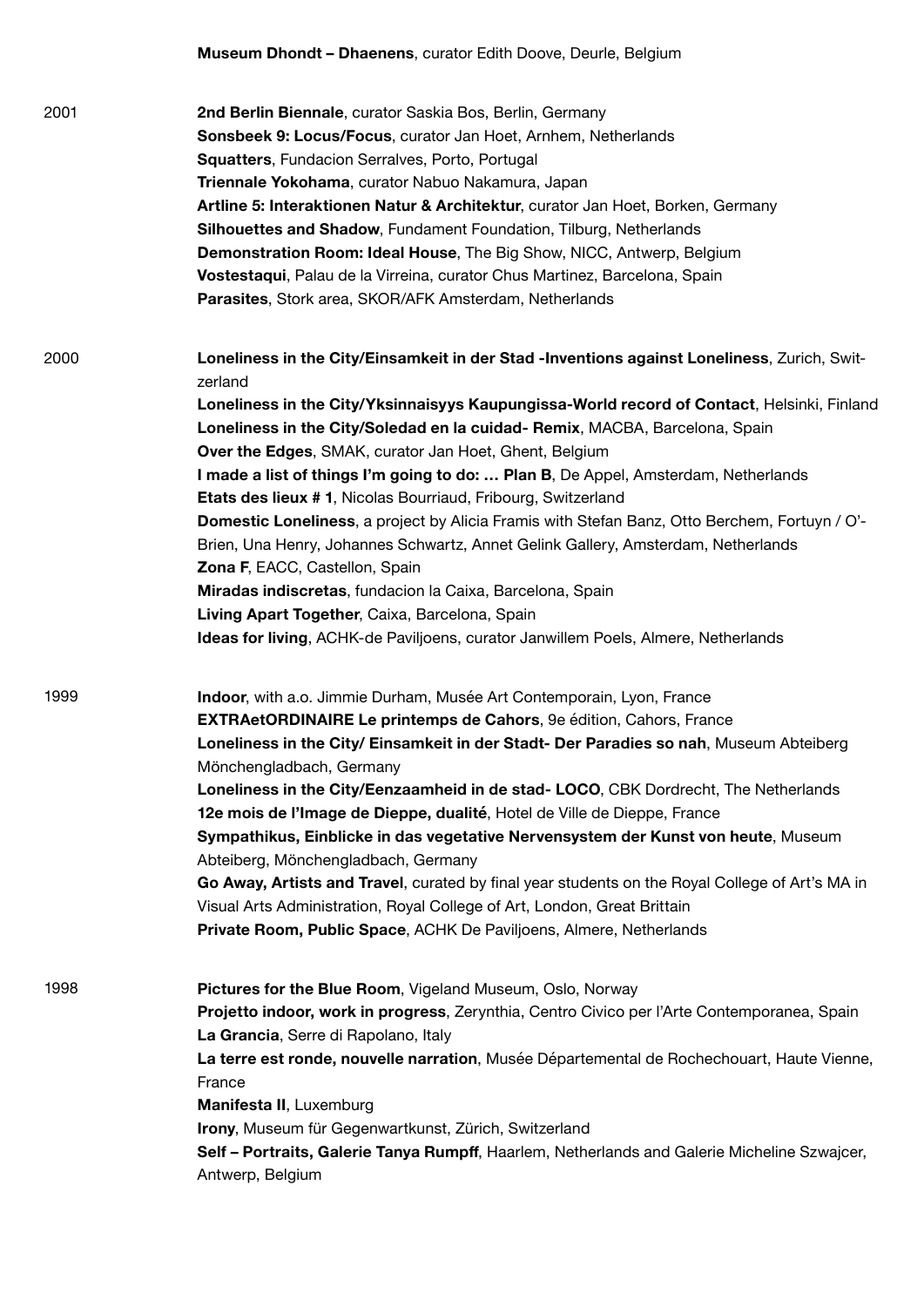# INTERNATIONAL TEACHING EXPERIENCE

| 2015-2017       | Columbia University School of the Arts, guest teacher for Rirkrit Tiravanija's class, New York, USA                                                                                                                                                                                                                                                                                                                                                                                                                                         |
|-----------------|---------------------------------------------------------------------------------------------------------------------------------------------------------------------------------------------------------------------------------------------------------------------------------------------------------------------------------------------------------------------------------------------------------------------------------------------------------------------------------------------------------------------------------------------|
| 2012-2017       | ArtEZ, Bachelor of Experimental Fine Art, Tutor of department interdisciplinary, Performance,<br>Arnhem, Netherlands                                                                                                                                                                                                                                                                                                                                                                                                                        |
| 2015-2016       | Rijksakademie van beeldende Kunsten, guest teacher, Amsterdam, Netherlands                                                                                                                                                                                                                                                                                                                                                                                                                                                                  |
| 2011            | Sandberg Instituut, teacher Fine Art department, Amsterdam, Netherlands                                                                                                                                                                                                                                                                                                                                                                                                                                                                     |
| 2002            | CCA fellowship programme, guest teacher, Kitakyushu, Japan                                                                                                                                                                                                                                                                                                                                                                                                                                                                                  |
| <b>LECTURES</b> |                                                                                                                                                                                                                                                                                                                                                                                                                                                                                                                                             |
| 2017-2002       | Goldsmiths University of London<br>Museo Contemporáneo de Santiago<br>MUKHA, Museum Arnhem<br>MUSAC, Léon<br>De Appel Art Centre, Amsterdam<br>Rijksakademie van beeldende kunsten, Amsterdam<br>HKU, University of the Arts, Utrecht<br>Abteiberg Museum, Mönchendgladbach<br>Philadelphia Museum of Art, Philadelphia<br>Vigeland Museum, Oslo<br>Moderna Museet, Stockholm<br>Faculty of Fine Art, Chiang Mai University<br>De Hallen Haarlem<br>MOCA, Shanghai<br>Art Center Nabi, Seoul<br>European University of Architecture, Madrid |
| WORKSHOPS       |                                                                                                                                                                                                                                                                                                                                                                                                                                                                                                                                             |
| 2007            | Artificial Nature, MoCA, Shanghai                                                                                                                                                                                                                                                                                                                                                                                                                                                                                                           |
| 1996-1998       | Academie van Bouwkunst workshops about architecture and art, Amsterdam                                                                                                                                                                                                                                                                                                                                                                                                                                                                      |
| 2003            | Cities on the move, Delft University of Technology, Delft, Performance, Ikon Gallery, Birmingham                                                                                                                                                                                                                                                                                                                                                                                                                                            |
| <b>POOO</b>     | Longliness in the city Migros Museum für Cegenwartskunst, Zürich                                                                                                                                                                                                                                                                                                                                                                                                                                                                            |

Loneliness in the city, Migros Museum für Gegenwartskunst, Zürich Loneliness in the city, MACBA, Barcelona Loneliness in the city, Kiasma, Helsinki Loneliness in the city, Dunkers Kulturhus Helsingborg 2000